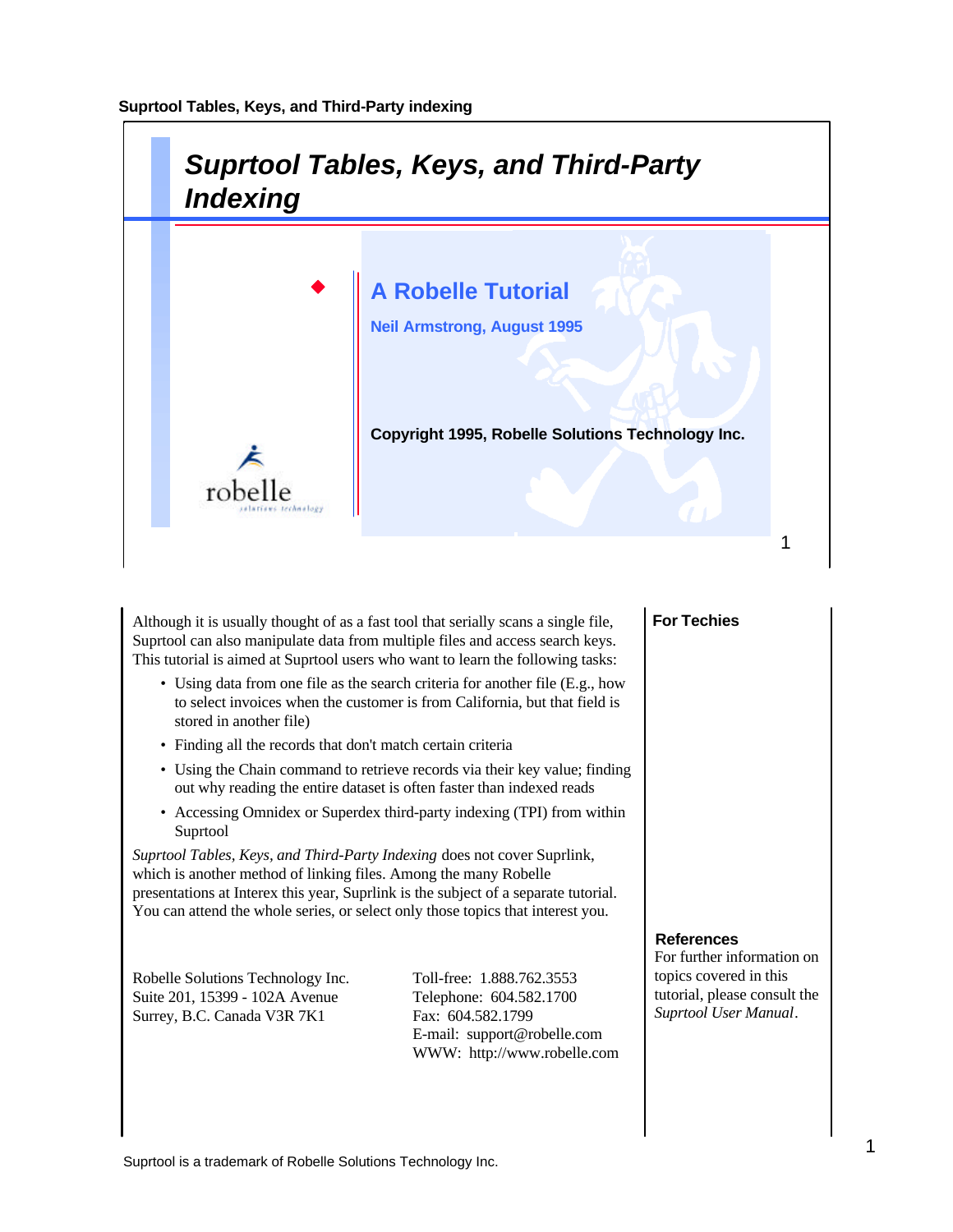

This tutorial will teach you how to use Suprtool to solve a number of common, non-trivial problems.

By showing you real examples, we will point out the Suprtool features used to obtain their results. For instance, the first example scans entries from a TurboIMAGE dataset, and looks for a specific value or word in the product description field.

#### **For Techies**

All sample output was generated using version 3.7 of Suprtool/iX running on an HP 3000 Series 927 (MPE/iX version 5.0).

#### **References**

For complete information on all the options of Suprtool commands (Base, Get, If, Output and Xeq), refer to the *Suprtool User Manual*.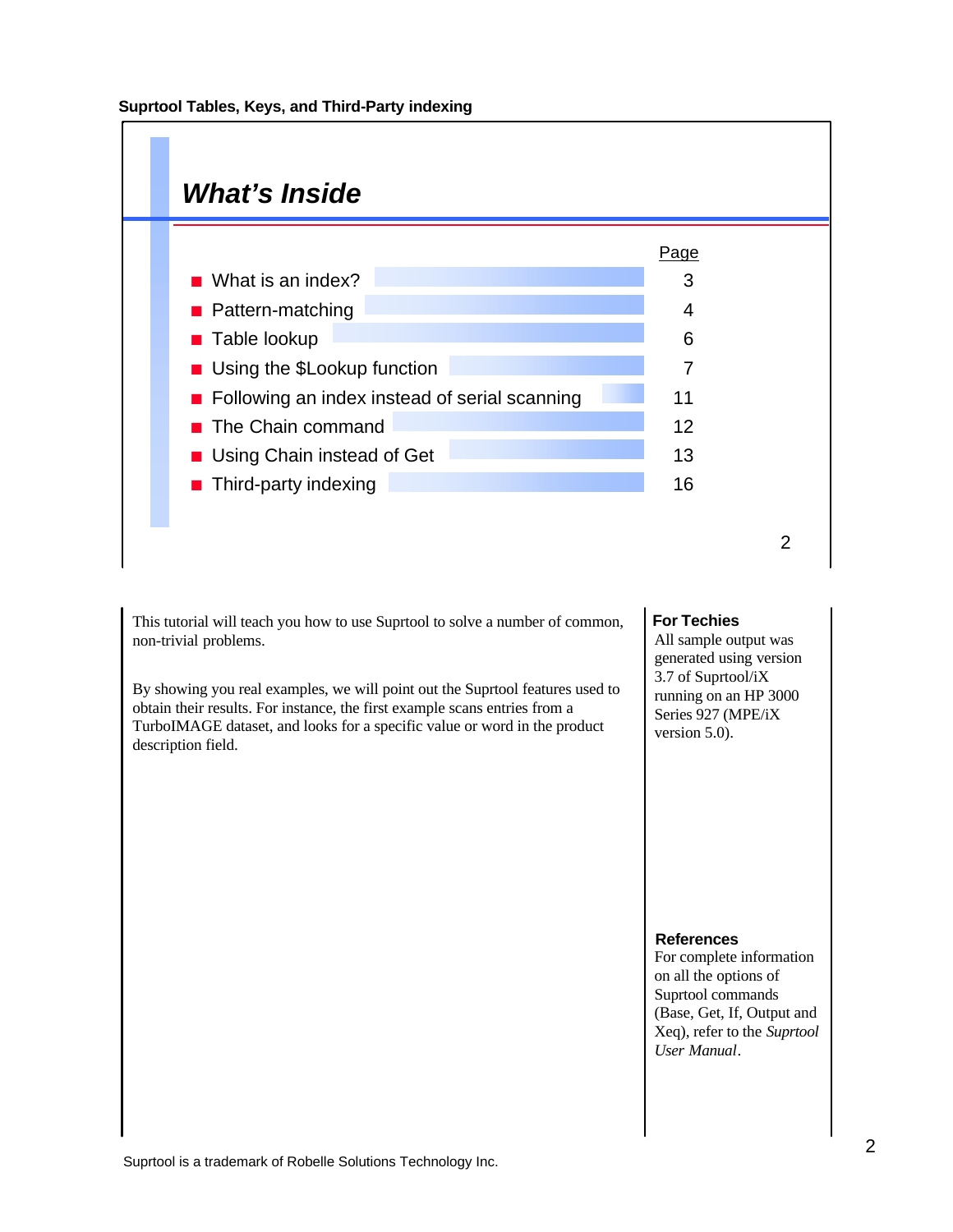

You cannot use an index to answer every conceivable question that users might ask of a database.

For example, what if you want to find all the products that contain the word "Drill" in the product description? Usually, you can install third-party indexing software (Omnidex or Superdex), and keyword index on the description field. This builds a "B-tree" that contains all the words in the product description field, and includes pointers to their entries. Since each additional index adds overhead, this technique is not recommended for fields that are seldom queried.

Alternately, you can serially scan the dataset on the description field, look at each value and keep the records you want. Suprtool is flexible and can search either way. It can take advantage of any existing keys when the circumstances are appropriate, or it can serially scan entire files at high speed.

## **For Techies**

## **References**

We will examine thirdparty indexing more closely on page 16.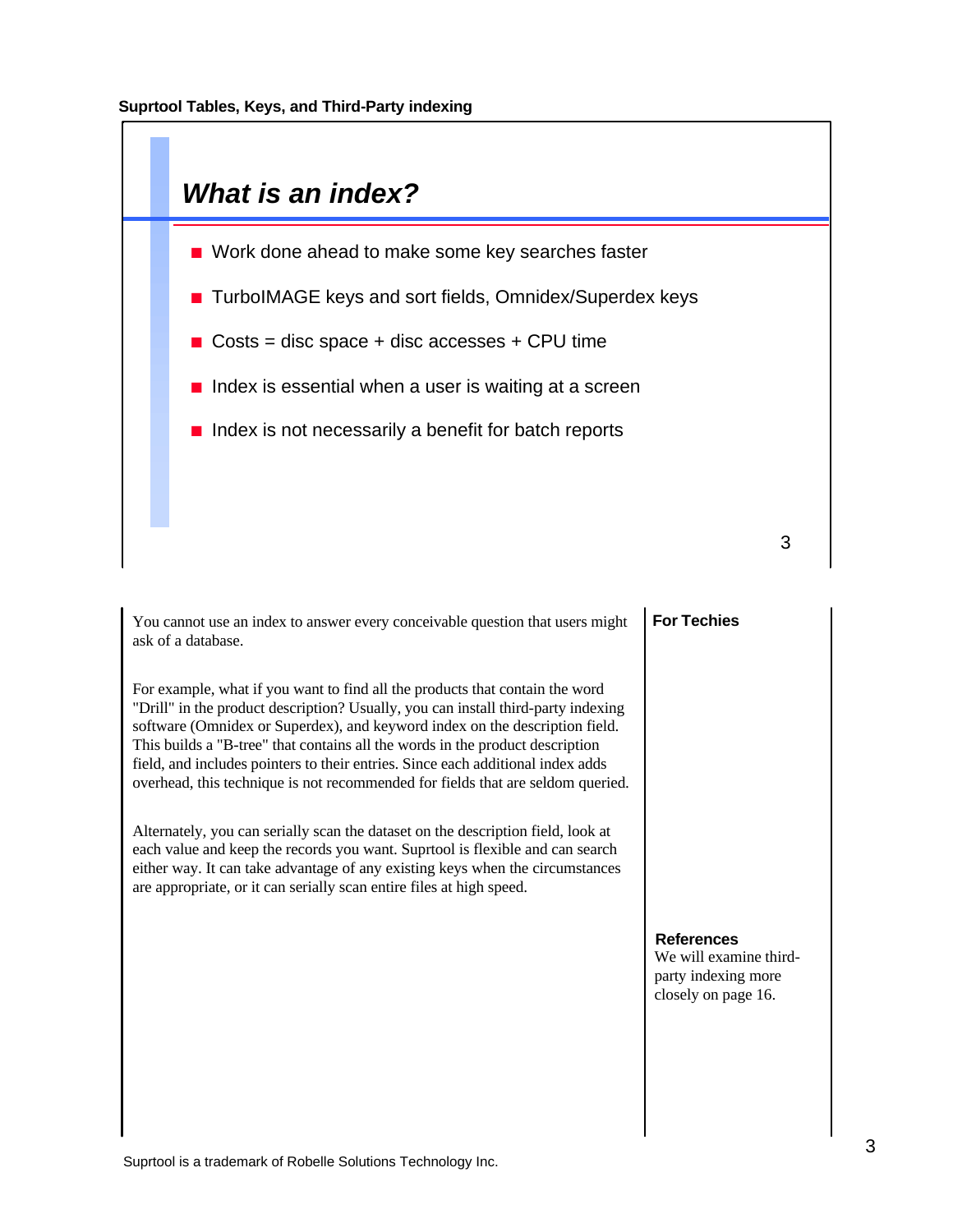

| To find all the drills, you need to search the product description string for the<br>word "Drill". In Suprtool, you can do this by pattern-matching. The pattern-<br>match function is denoted by a double equal sign $(==)$ . Patterns are specified in<br>the normal MPE style, and can use the following special characters: |                                                                                                                                                                                                                                                                                                                                                | <b>For Techies</b> |
|---------------------------------------------------------------------------------------------------------------------------------------------------------------------------------------------------------------------------------------------------------------------------------------------------------------------------------|------------------------------------------------------------------------------------------------------------------------------------------------------------------------------------------------------------------------------------------------------------------------------------------------------------------------------------------------|--------------------|
| $\omega$                                                                                                                                                                                                                                                                                                                        | zero or more characters of any type                                                                                                                                                                                                                                                                                                            |                    |
| #                                                                                                                                                                                                                                                                                                                               | exactly one digit                                                                                                                                                                                                                                                                                                                              |                    |
| $\overline{\cdot}$                                                                                                                                                                                                                                                                                                              | exactly one letter or digit                                                                                                                                                                                                                                                                                                                    |                    |
| $\tilde{}$                                                                                                                                                                                                                                                                                                                      | zero or more blanks                                                                                                                                                                                                                                                                                                                            |                    |
| &                                                                                                                                                                                                                                                                                                                               | escape character, next character is literal<br>E.g., $\&\,@$ looks for the $@$ character                                                                                                                                                                                                                                                       |                    |
|                                                                                                                                                                                                                                                                                                                                 | ^ and ! reserved for future use; they must be escaped                                                                                                                                                                                                                                                                                          |                    |
| customer purchase information?                                                                                                                                                                                                                                                                                                  | The m-product dataset holds reference information about each product. In this<br>dataset, there are three records that contain "Drill" in the product description<br>field. Suprtool stores this list in the Drills file. How can we use this list as the<br>selection criteria for another dataset such as the d-sales dataset which contains | <b>References</b>  |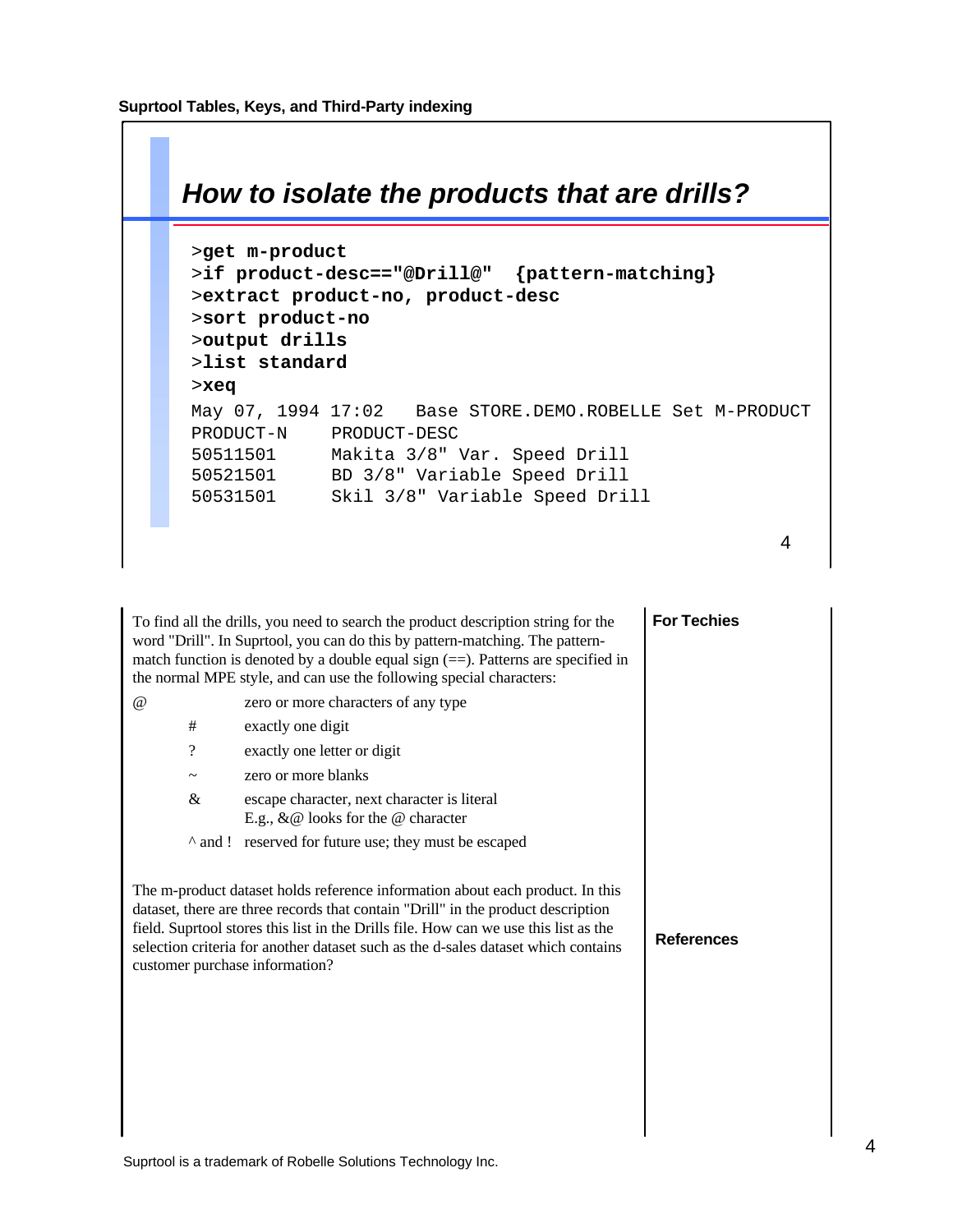

| In this example, Suprtool produces a list of drills that also shows the number of<br>sales by product number and their total dollar amount.                                                                                                                                                                                                                                                                                                                                                                                                                                                                                                                                                                                       | <b>For Techies</b> |
|-----------------------------------------------------------------------------------------------------------------------------------------------------------------------------------------------------------------------------------------------------------------------------------------------------------------------------------------------------------------------------------------------------------------------------------------------------------------------------------------------------------------------------------------------------------------------------------------------------------------------------------------------------------------------------------------------------------------------------------|--------------------|
| To only select the drills from d-sales, we access our drill list from the previous<br>slide by using a Table command followed by the \$Lookup function. The Get<br>command reads serially through an entire dataset. To retrieve all the sales<br>records, we use > get d-sales. The Item command provides Suprtool with<br>supplemental field information to the TurboIMAGE schema. To format the<br>sales total field with two decimal places, we use >item sales-total,<br>decimal, 2. The Sort command rearranges the selected records into sorted<br>order based on the product number. To combine the sales information for the<br>same drill into a single result, we use >duplicate none keys count<br>total sales-total. |                    |
| The Extract command determines which input fields appear in the output<br>record. If no fields are specified, Suprtool extracts all of them. By using<br>>extract product-no, Suprtool discards all the fields from the sales record<br>(E.g., customer number, date) except the product number. The List command<br>converts the output records into a printer format listing. It can either replace or<br>supplement an Output command which sends the binary records to an output<br>file. To produce a formatted listing with column headings and page numbers,<br>we use >list standard.                                                                                                                                     | <b>References</b>  |
| The Xeq command checks all the preceding commands. If they define a valid<br>task, Suprtool launches the task into execution.                                                                                                                                                                                                                                                                                                                                                                                                                                                                                                                                                                                                     |                    |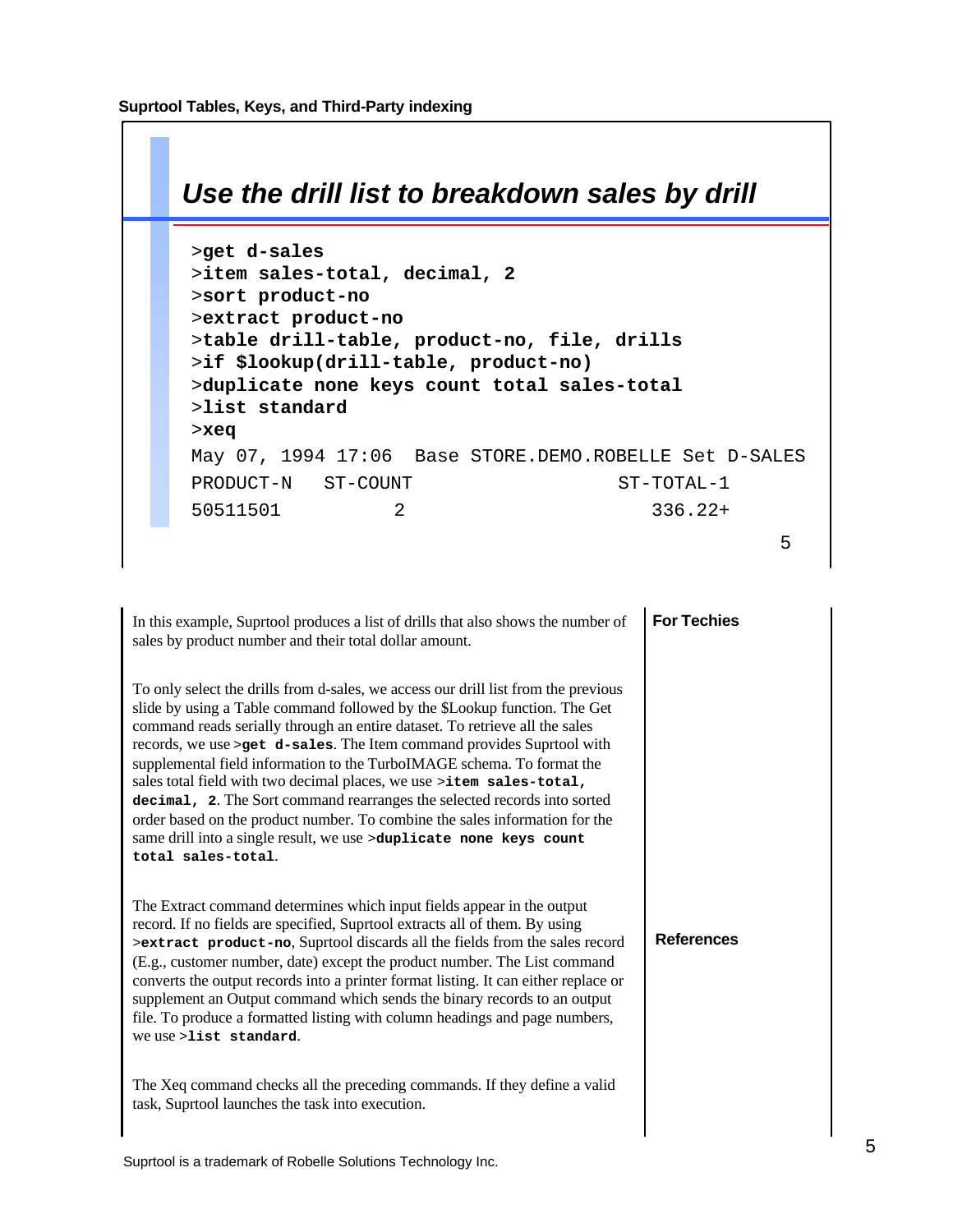

The Table command builds a memory table that contains a list of selection values for a specific field. You can have many tables with different fields, and together they can cannot exceed 15 megabytes.

For this task, we tell Suprtool to take the values in the product-no field of the Drills file and load them into drill-table. Suprtool takes one value from each record, and uses as many bytes as it needs from the beginning of the record. The memory table stores these values in sorted order for very fast binary searches. Although product-desc is also in the record, Suprtool ignores this field. These are the default settings of the Table command.

#### **For Techies**

#### **References**

Additional features of the Table command are described on page 9.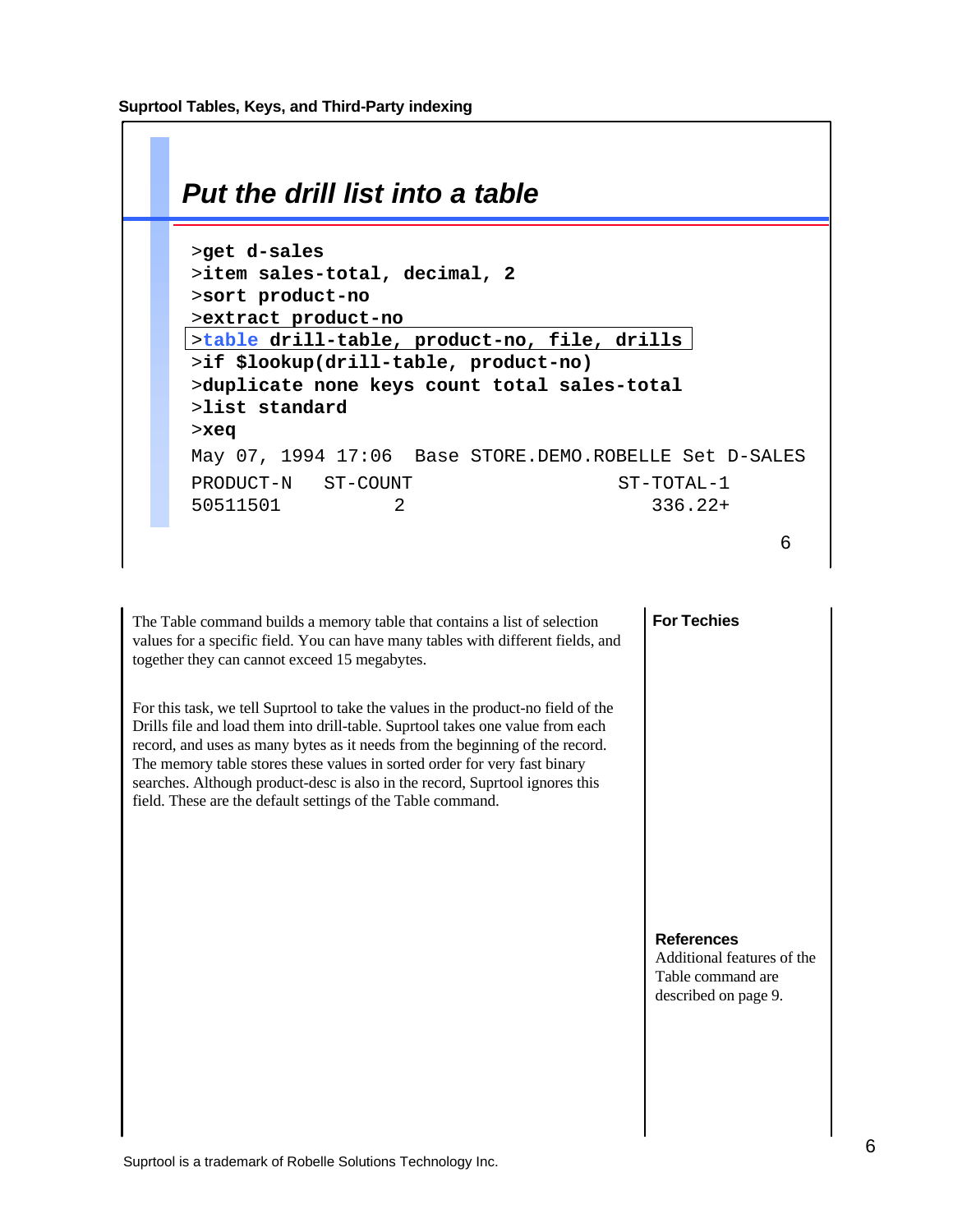# *Search the drill table on each input sales record*

| >get d-sales                                           |
|--------------------------------------------------------|
| >item sales-total, decimal, 2                          |
| >sort product-no                                       |
| >extract product-no                                    |
| >table drill-table, product-no, file, drills           |
| >if \$lookup(drill-table, product-no)                  |
| >duplicate none keys count total sales-total           |
| >list standard                                         |
| $>$ xeq                                                |
| May 07, 1994 17:06 Base STORE.DEMO.ROBELLE Set D-SALES |
| PRODUCT-N ST-COUNT<br>ST-TOTAL-1                       |
| 2<br>50511501<br>$336.22+$                             |
|                                                        |

| By using the Table command, we created and populated the drill-table with a<br>sorted list of drill product-no values.                                                                                                                                                                                                                                                       | <b>For Techies</b> |
|------------------------------------------------------------------------------------------------------------------------------------------------------------------------------------------------------------------------------------------------------------------------------------------------------------------------------------------------------------------------------|--------------------|
| If you want to select a subset of the input dataset, use the If command as a<br>filter. The \$Lookup function of the If command searches an existing table for<br>the values in the specified input field.                                                                                                                                                                   |                    |
| >if \$lookup(tablename, fieldname)                                                                                                                                                                                                                                                                                                                                           |                    |
| The \$Lookup function returns a True value if the input field is in the table,<br>otherwise it returns a False value. To select input that does not match values in<br>the memory table, you can precede the \$Lookup function with NOT. \$Lookup<br>can also be combined with other tests, or other table lookups by using<br>parentheses or the standard AND/OR operators. |                    |
| PERFORMANCE TIP: If there are multiple conditions in the If statement, put<br>the \$Lookup tests last because they take more CPU time than simple<br>comparisons (E.g., date=\$today). If you do this, Suprtool can skip the time-<br>consuming \$Lookup test when one of the initial tests fail.                                                                            | <b>References</b>  |
|                                                                                                                                                                                                                                                                                                                                                                              |                    |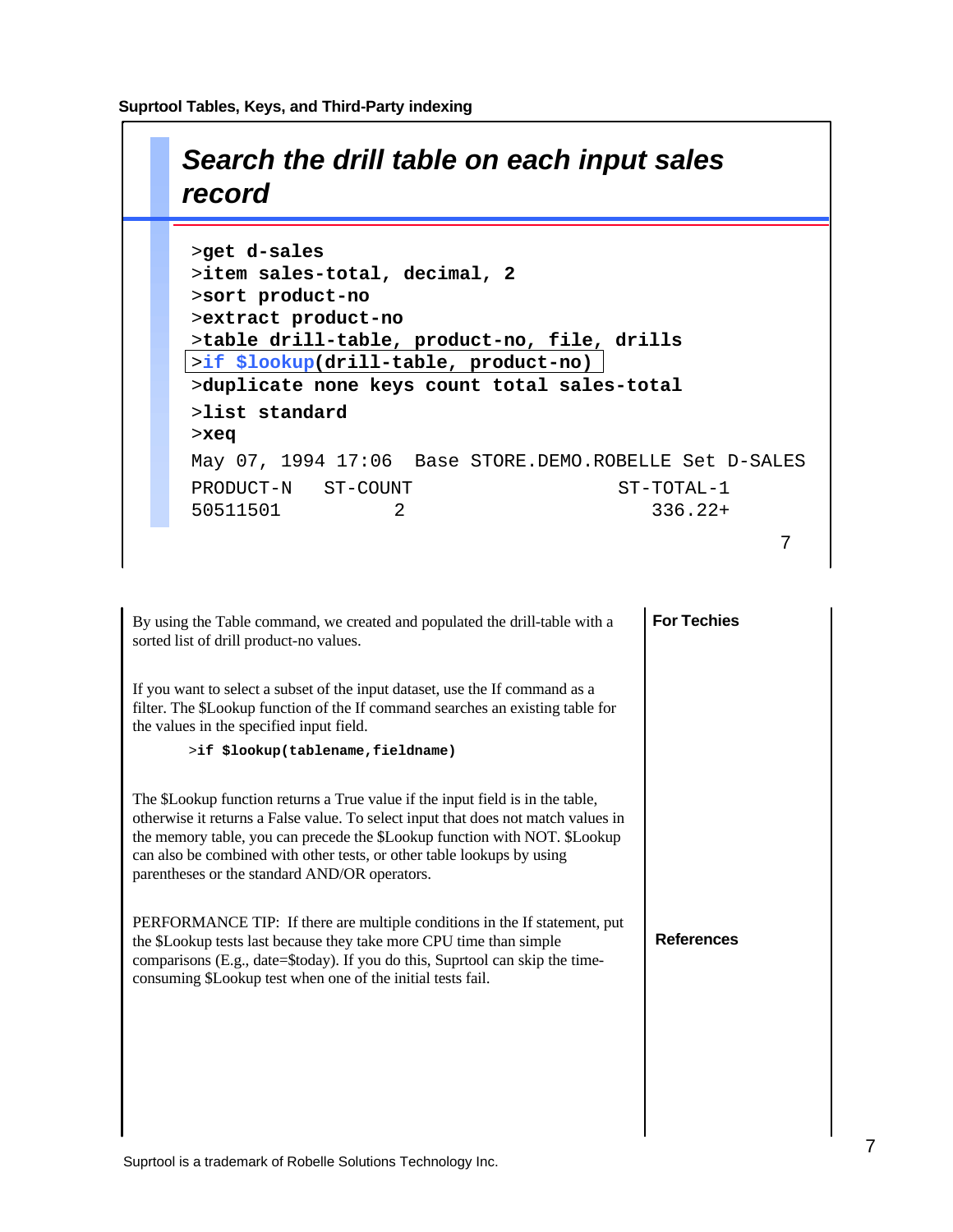

| The Duplicate command is essential when you are dealing with records that<br>have the same key value. Without it, you would get a list of all the drill sales,<br>but it would include many duplicate product numbers instead of a consolidated<br>list. The Duplicate command works with the Sort command to combine records<br>with the same sort value into a single output record, and then appends new<br>fields that count the duplicates and compute numeric sub-totals. | <b>For Techies</b> |
|---------------------------------------------------------------------------------------------------------------------------------------------------------------------------------------------------------------------------------------------------------------------------------------------------------------------------------------------------------------------------------------------------------------------------------------------------------------------------------|--------------------|
| To combine all the sales records for each product into one output line, you can<br>use the None Keys option of the Duplicate command, and remove duplicate key<br>values from the report.                                                                                                                                                                                                                                                                                       |                    |
| To calculate the number of sales by each drill type, use the Count option with<br>the Duplicate command. This automatically appends a new field (ST-COUNT)<br>to the end of each output record, and inserts an integer value that represents the<br>number of consolidated records.                                                                                                                                                                                             |                    |
| To calculate the total sales dollars for each drill product, use the Total option of<br>the Duplicate command on the sales-total field. This automatically appends<br>another new field (ST-TOTAL-1) to the output record, and inserts the sum of<br>all the sales-total values from the consolidated records.                                                                                                                                                                  | <b>References</b>  |
|                                                                                                                                                                                                                                                                                                                                                                                                                                                                                 |                    |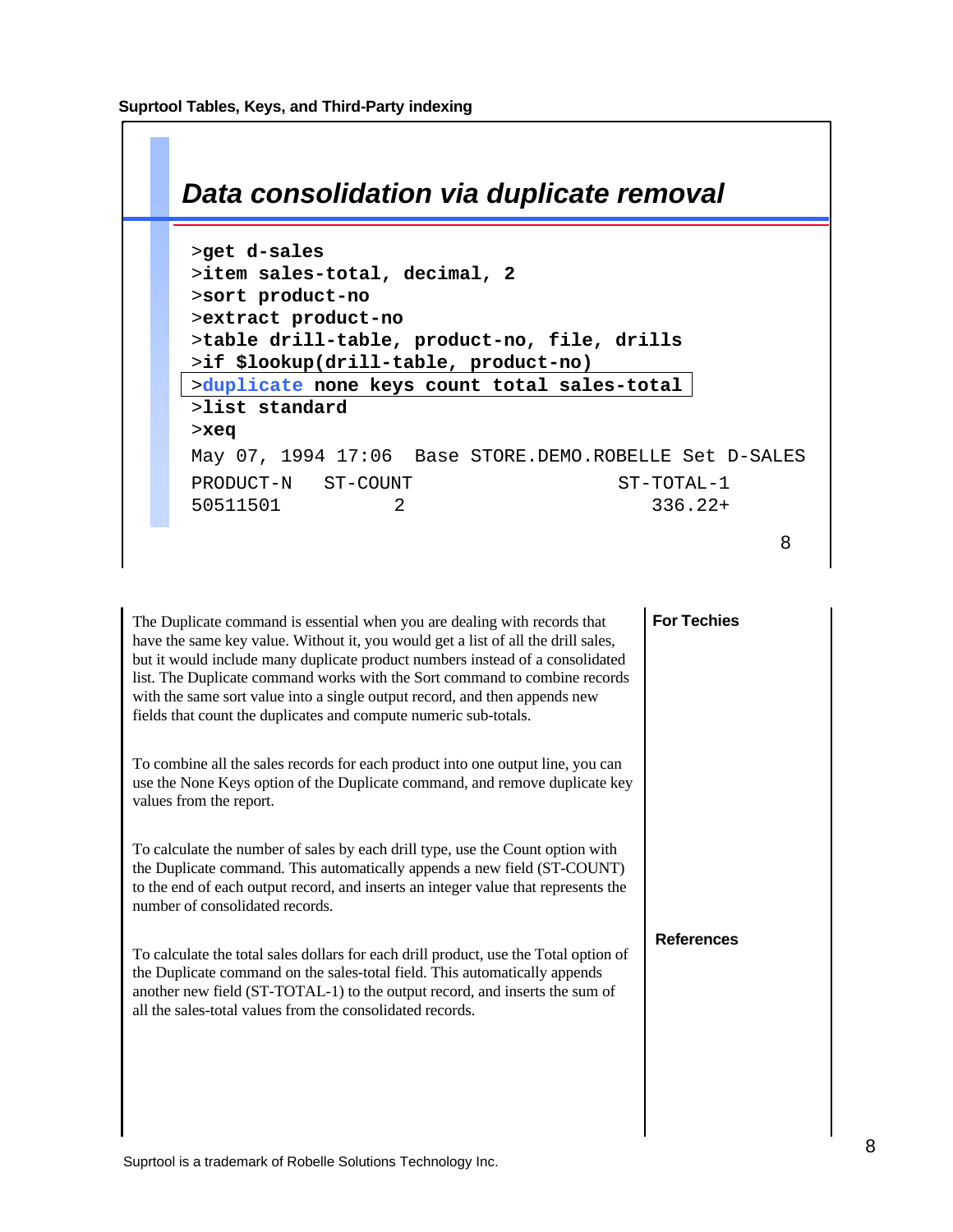

| If you want to build the table from a field that is not the first field in a record,<br>use a self-describing file (see the Suprtool User Manual for details). | <b>For Techies</b> |
|----------------------------------------------------------------------------------------------------------------------------------------------------------------|--------------------|
| If you want to use the same table for several tasks, append the Hold option to<br>the Table command.                                                           |                    |
| If your file is already sorted, specify the Sorted option in the Table command<br>instead of the File option (see the example on page 10).                     |                    |
|                                                                                                                                                                |                    |
|                                                                                                                                                                |                    |
|                                                                                                                                                                | <b>References</b>  |
|                                                                                                                                                                |                    |
|                                                                                                                                                                |                    |
|                                                                                                                                                                |                    |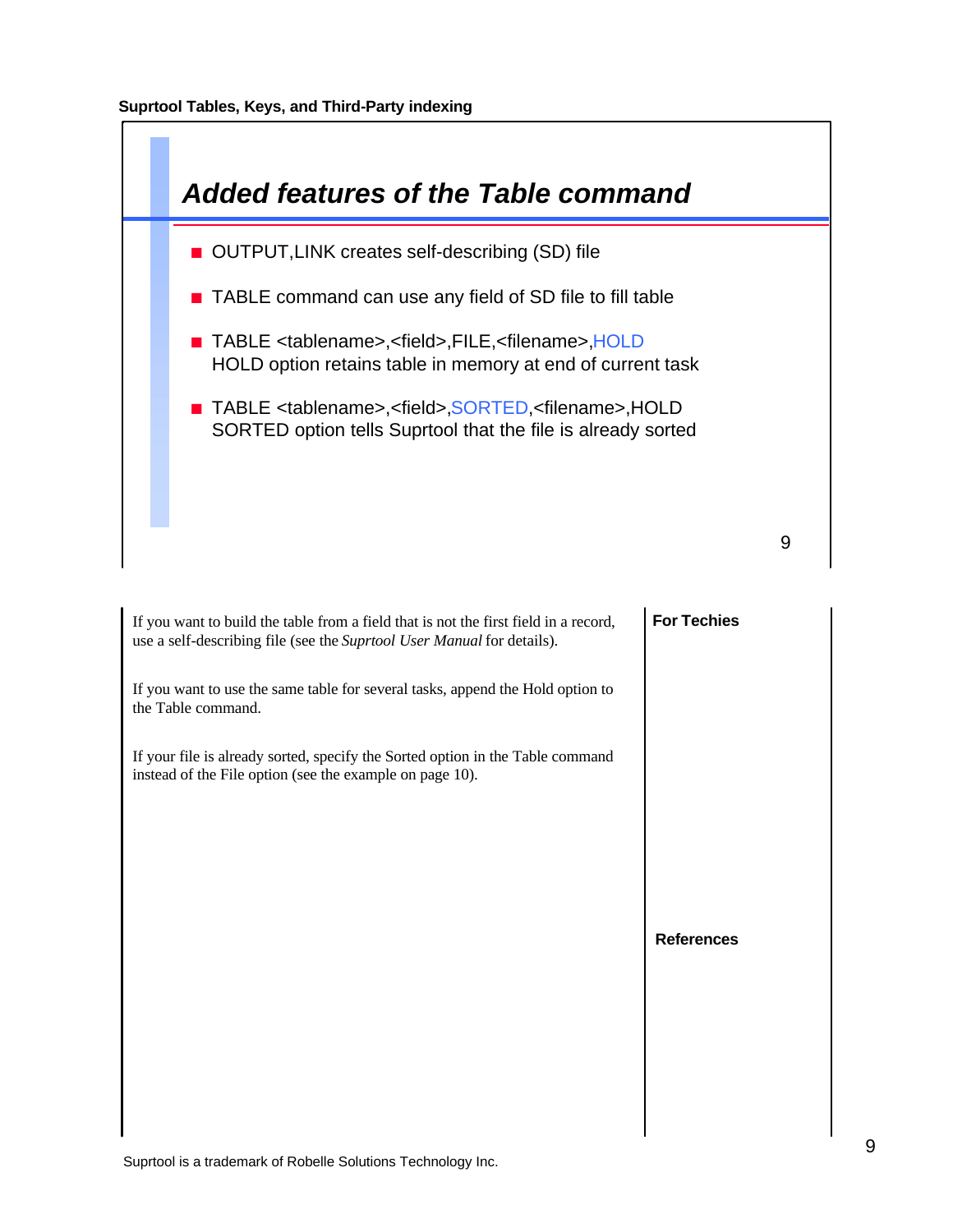

You can select entries that do not match values in the table by putting NOT in front of the \$Lookup function of the If command. This tells Suprtool to discard the input entries whose key values are in the table, and to select those that are not in the table.

# **For Techies**

**References**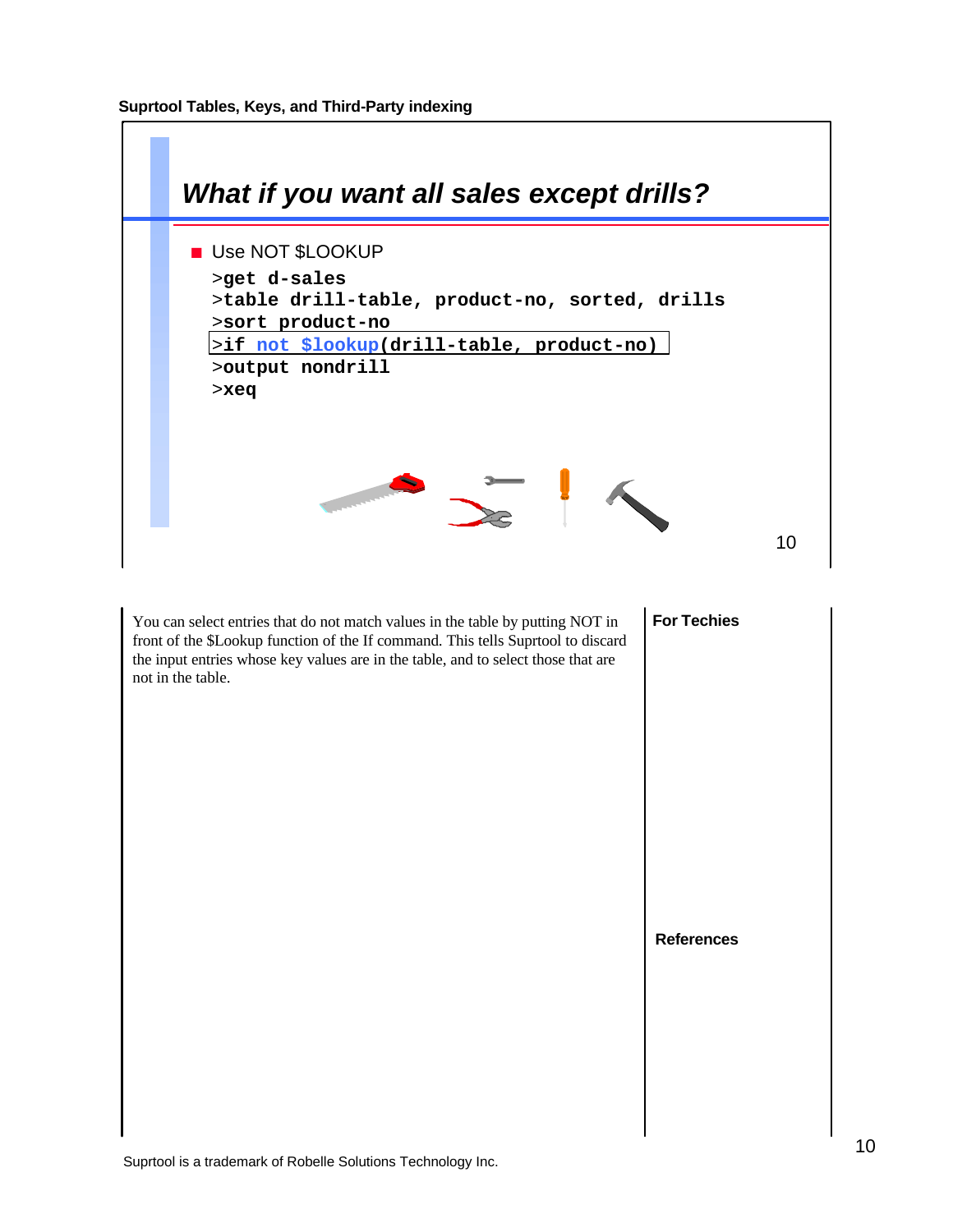

| Scanning millions of sales records to find 100 drill sales is not very efficient,<br>especially if product-no is an index to the d-sales dataset.                                                                                                                                                                                                                                                                                                                                                                                                                                                   | <b>For Techies</b> |
|-----------------------------------------------------------------------------------------------------------------------------------------------------------------------------------------------------------------------------------------------------------------------------------------------------------------------------------------------------------------------------------------------------------------------------------------------------------------------------------------------------------------------------------------------------------------------------------------------------|--------------------|
| When the Chain command accepts a table name as a parameter, it retrieves each<br>table entry from the dataset. For a master dataset, Chain uses Dbget Mode-7<br>(hashed), and cannot have more than one entry per key value. For a detail<br>dataset, Chain does a Dbfind and then chained Dbgets (Mode-5) to retrieve all<br>the entries with the same key value. When Chain replaces Get in a Suprtool<br>task, it processes the retrieved entries the same way as Get (E.g., Sort, If,<br>Extract, etc.). The only difference between Chain and Get is the initial method<br>of entry retrieval. |                    |
| With master datasets or details that only have one entry per key value, the<br>Chain command has another nice benefit. Since the table is already sorted, so is<br>the extract file!                                                                                                                                                                                                                                                                                                                                                                                                                |                    |
|                                                                                                                                                                                                                                                                                                                                                                                                                                                                                                                                                                                                     | <b>References</b>  |
|                                                                                                                                                                                                                                                                                                                                                                                                                                                                                                                                                                                                     |                    |
|                                                                                                                                                                                                                                                                                                                                                                                                                                                                                                                                                                                                     |                    |
|                                                                                                                                                                                                                                                                                                                                                                                                                                                                                                                                                                                                     |                    |
|                                                                                                                                                                                                                                                                                                                                                                                                                                                                                                                                                                                                     |                    |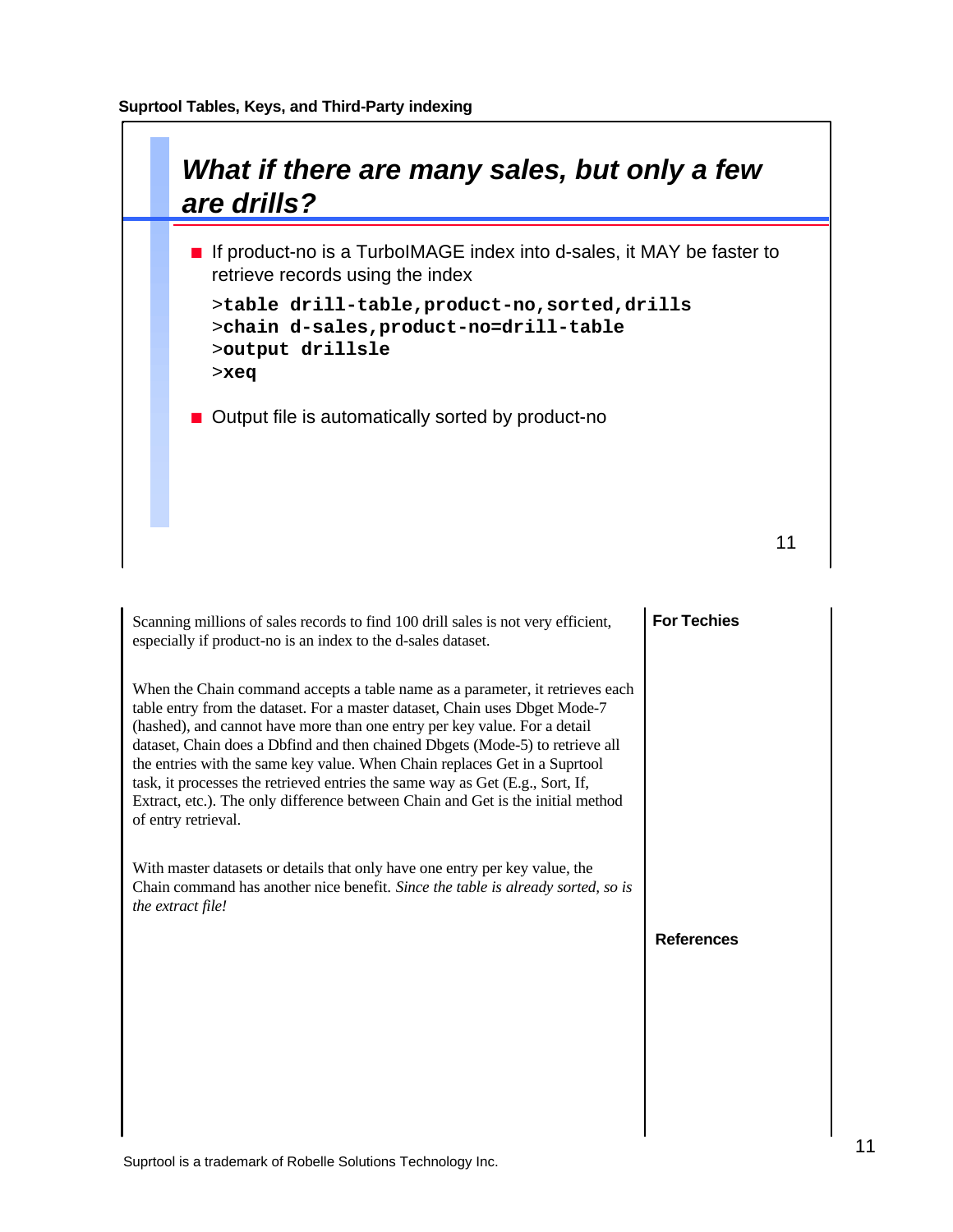

**References**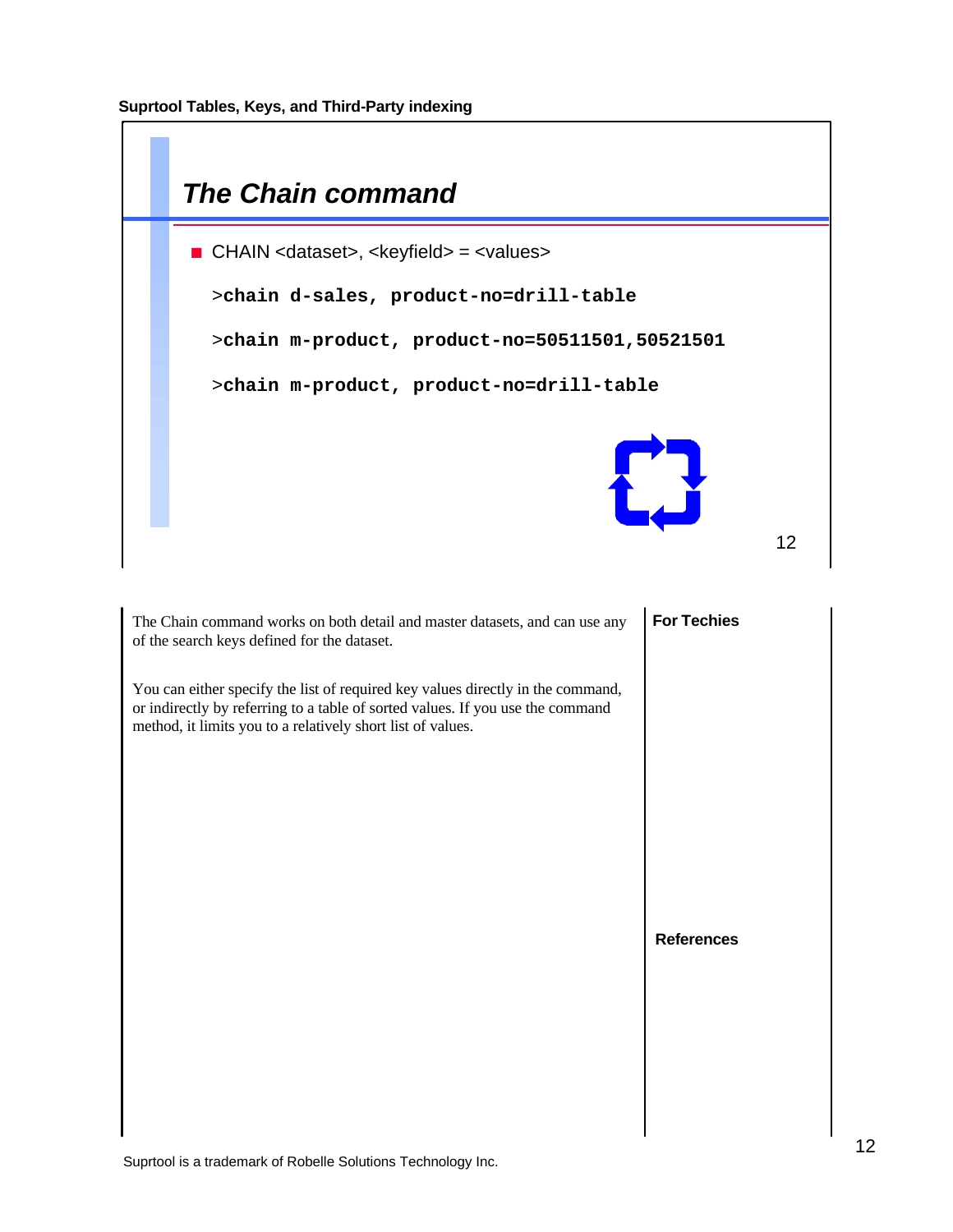

| Suprtool has two commands that read records from datasets: Get and Chain.<br>The Get command reads the entire dataset serially at high speed, and selects<br>records based on the criteria in your If command. The Chain command uses<br>regular IMAGE calls to read records based on the IMAGE index values. It can<br>also use the If command to specify the selection criteria for non-index fields.                                                                                                                                                                                                                                                                                                                          | <b>For Techies</b> |
|----------------------------------------------------------------------------------------------------------------------------------------------------------------------------------------------------------------------------------------------------------------------------------------------------------------------------------------------------------------------------------------------------------------------------------------------------------------------------------------------------------------------------------------------------------------------------------------------------------------------------------------------------------------------------------------------------------------------------------|--------------------|
| If you want to select records based on index values, the Chain command may<br>seem like the obvious choice. It may not necessarily be the right choice because<br>the Get command is more efficient in some situations. How do you decide<br>which command to use?                                                                                                                                                                                                                                                                                                                                                                                                                                                               |                    |
| Let's look at the example on this slide, and compare the Get command to the<br>Chain command. In this task, we can use the list of customer numbers in<br>Custfile to select line item entries from the d-line dataset. The Get and Chain<br>methods use the same logic, and achieve the same results except the sort order<br>of detail records with the same customer number is different. With Chain, the<br>records are in the order defined for the IMAGE path, either chronological or<br>sorted. With Get, they are in the same order as they appear physically in the<br>dataset, effectively random. If you need a second sort field in the Get example,<br>you should specify it explicitly with another Sort command. | <b>References</b>  |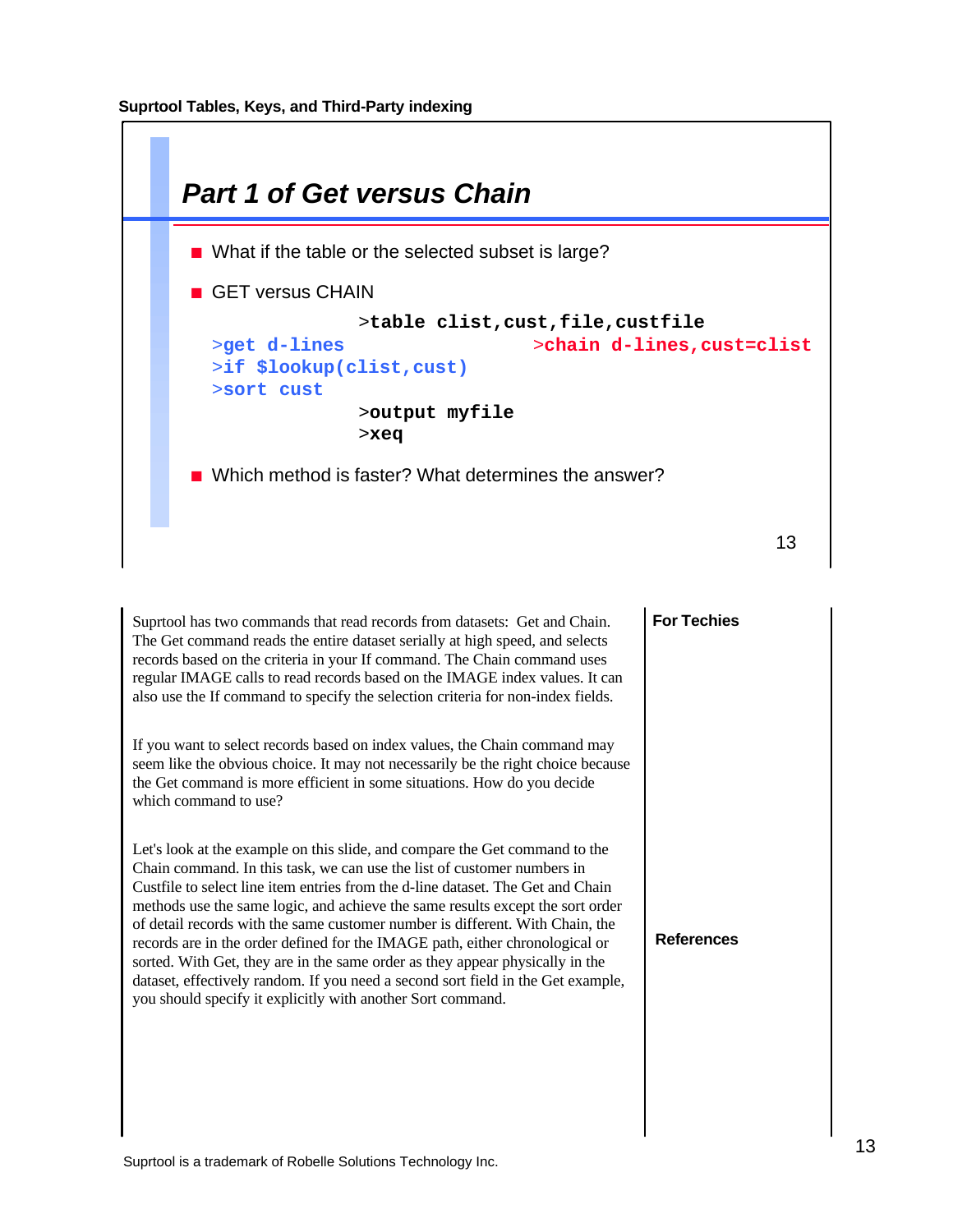

| Chain uses the standard IMAGE calls of Dbfind and Dbget (Mode-5, chained).<br>Since there are 162,000 customer numbers, there will be 162,000 calls to<br>Dbfind, and each call will probably need at least one disc read because Dbfind<br>uses a pseudo-random hashing method to find master records. Unless you have<br>just "packed" the dataset along this path, the Dbget calls will also use one disc<br>read per record retrieved. Packing a dataset means putting records with the<br>same key value in adjacent physical locations. It only provides a temporary<br>improvement in efficiency until you add or delete more records. | <b>For Techies</b> |
|-----------------------------------------------------------------------------------------------------------------------------------------------------------------------------------------------------------------------------------------------------------------------------------------------------------------------------------------------------------------------------------------------------------------------------------------------------------------------------------------------------------------------------------------------------------------------------------------------------------------------------------------------|--------------------|
| The Chain method uses the following number of disc reads:<br>162,000 disc reads for Dbfinds<br>$+261,000$ disc reads for Dbgets<br>423,000 total disc reads                                                                                                                                                                                                                                                                                                                                                                                                                                                                                   |                    |
| Since Suprtool sorted the customer numbers when it loaded them into the table,<br>the Chain command reads them in the correct order. The time required to write<br>the output file is negligible because Suprtool transfers the records into large<br>buffers, and performs a single file write for many records.                                                                                                                                                                                                                                                                                                                             | <b>References</b>  |
|                                                                                                                                                                                                                                                                                                                                                                                                                                                                                                                                                                                                                                               |                    |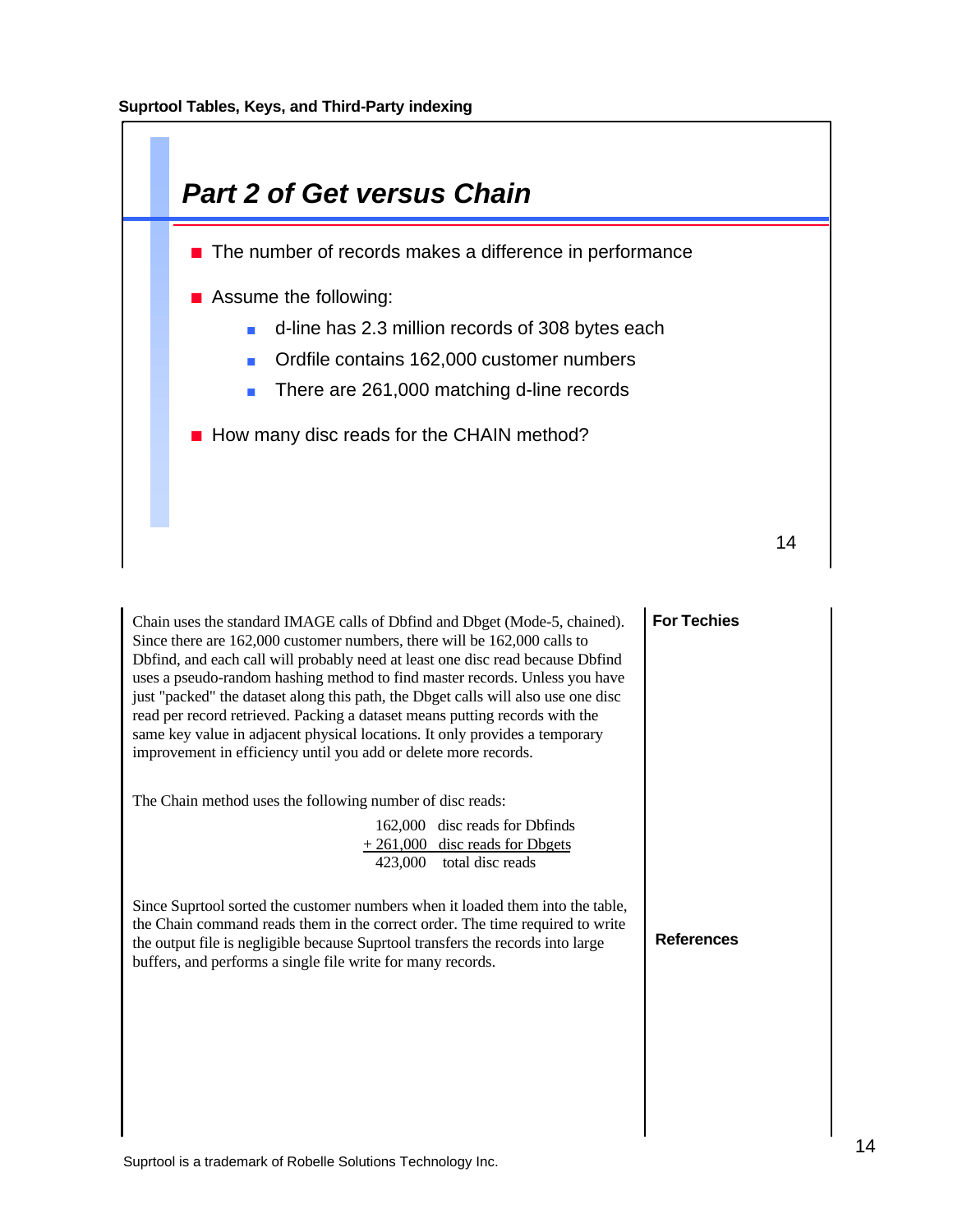

| In this example, the Get command retrieves many contiguous records when it<br>reads 50,000 bytes with each disc access. More precisely, it reads 162 records<br>with each disc read (50,000 bytes divided by 308 bytes), and only requires<br>14,197 disc accesses to read the entire 2.3 million record dataset.                                                                                                                                      | <b>For Techies</b> |
|--------------------------------------------------------------------------------------------------------------------------------------------------------------------------------------------------------------------------------------------------------------------------------------------------------------------------------------------------------------------------------------------------------------------------------------------------------|--------------------|
| Compared to the 423,000 disc reads with the Chain method, that's a 98.7 %<br>saving in I/O. It's true that the Get method must sort the records and do table<br>lookups, but even with these additional steps, it is still much more efficient than<br>the Chain method.                                                                                                                                                                               |                    |
| While it may be more intuitive to do a chained read when there are index values<br>to the required records, it is often more efficient to read the whole dataset<br>sequentially and simply discard the unwanted records. When in doubt, use the<br>Get command with Set Statistics On to read the dataset sequentially. If the<br>number of reported Input Fread Calls is less than the number of records<br>selected, Get will be faster than Chain. | <b>References</b>  |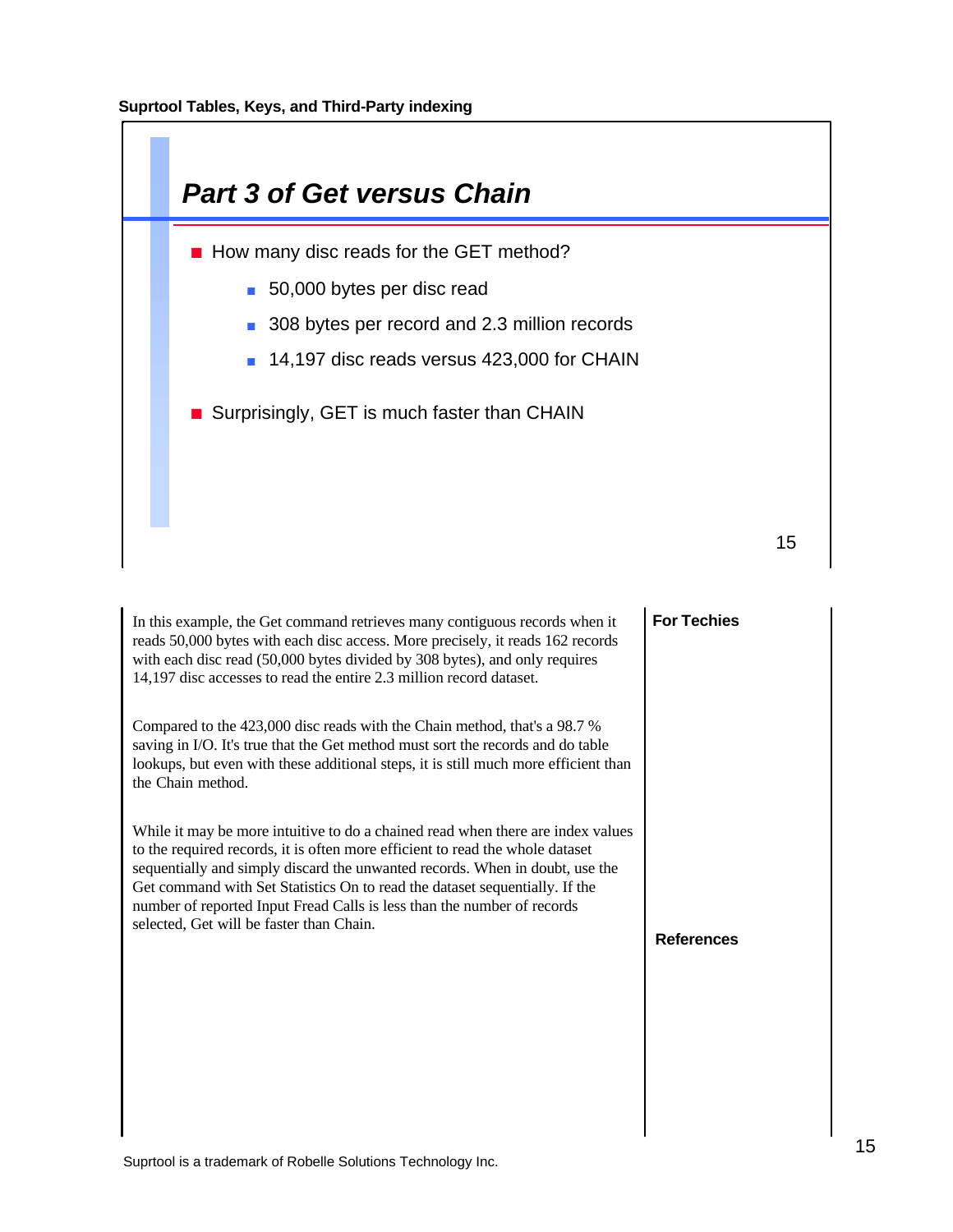

| Omnidex is a product of Dynamic Information Systems Corporation (DISC),<br>and Superdex is a product of Bradmark Technologies, Inc. Both of these<br>products supplement the regular hashed and chained indexing of TurboIMAGE<br>by providing Sorted Sequential and Keyword search capabilities for<br>TurboIMAGE data. MPE/iX 4.0 has added an interface that updates the<br>Omnidex and Superdex indexes. If you enabled third-party indexing (TPI)<br>using DBUTIL and are adding, deleting or modifying records, IMAGE<br>automatically calls the TPI intrinsics to update the indexes. TPI also allows<br>extended search capabilities through the Dbfind intrinsic.<br>:run dbutil.pub.sys<br>>>enable store for indexing<br>$>>$ exit | <b>For Techies</b> |
|-----------------------------------------------------------------------------------------------------------------------------------------------------------------------------------------------------------------------------------------------------------------------------------------------------------------------------------------------------------------------------------------------------------------------------------------------------------------------------------------------------------------------------------------------------------------------------------------------------------------------------------------------------------------------------------------------------------------------------------------------|--------------------|
| Suprtool is TPI-aware and provides extra features to take advantage of the<br>standard interface to Omnidex and Superdex. In this example, we can scan the<br>entire dataset, and check each last name for a pattern that starts with the letter<br>"M" followed by any character. If name-last is a TPI search field, we can also<br>use the pattern with the Chain command.                                                                                                                                                                                                                                                                                                                                                                 | <b>References</b>  |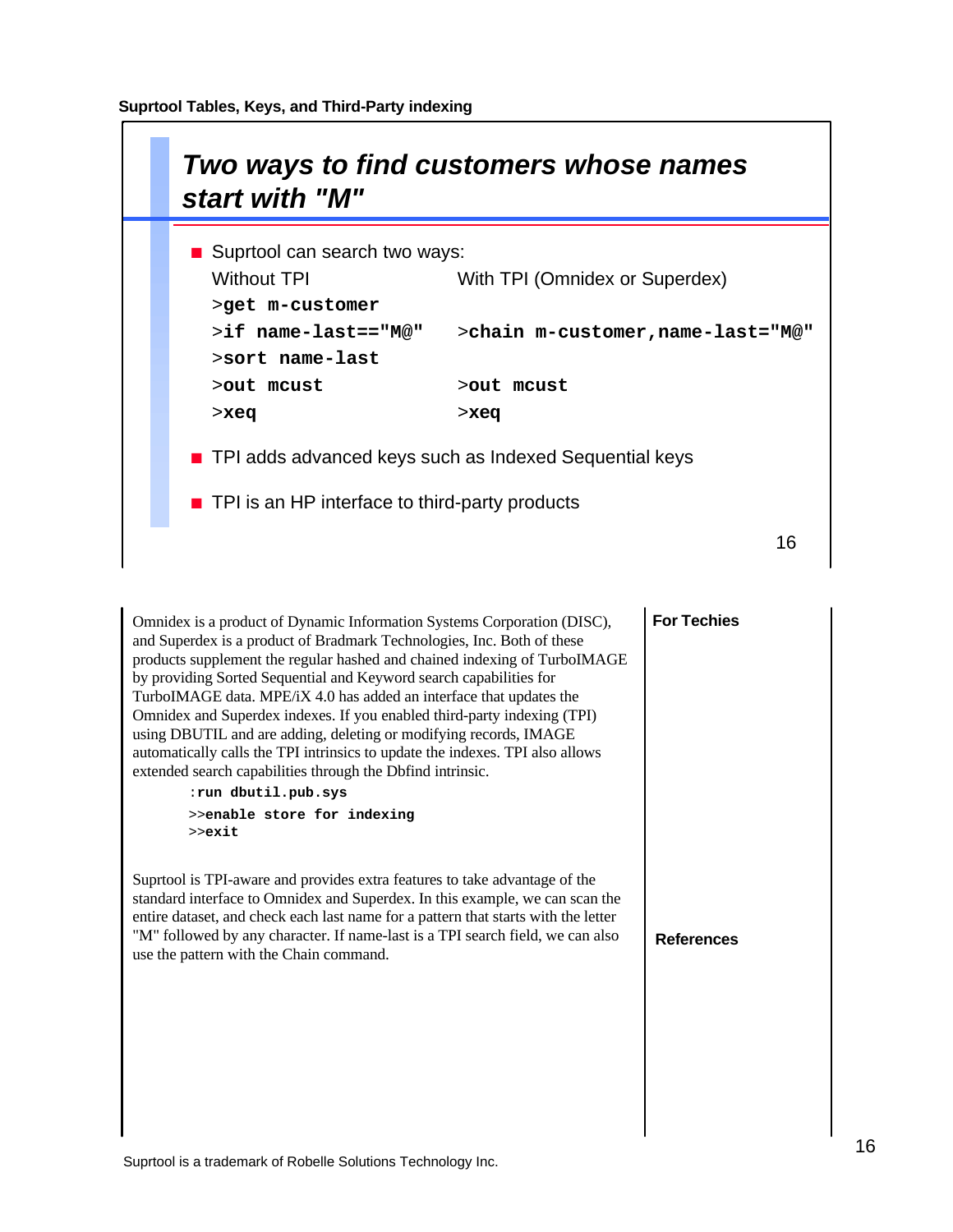

| Since Suprtool is TPI-aware, it provides extra functionality. You can use TPI<br>indexes to retrieve records the same way as standard IMAGE indexes.<br>Remember that the presence of a TPI index on a field does not necessarily<br>mean that every TPI retrieval is faster than a Suprtool serial Get. If you are<br>retrieving over 25% of the records, a simple serial scan and sort may actually be<br>faster. | <b>For Techies</b> |
|---------------------------------------------------------------------------------------------------------------------------------------------------------------------------------------------------------------------------------------------------------------------------------------------------------------------------------------------------------------------------------------------------------------------|--------------------|
| TPI restrictions in Suprtool:                                                                                                                                                                                                                                                                                                                                                                                       |                    |
| 1. The Chain command accepts only keys of type X or U (byte type,<br>not numeric). TPI itself can also handle numeric types of keys.                                                                                                                                                                                                                                                                                |                    |
| 2. The maximum size of a Chain search value is the declared size of<br>the search field. Some retrievals may exceed this length (E.g., using<br>AND/OR logic).                                                                                                                                                                                                                                                      |                    |
| 3. The Suprtool Chain command uses Dbfind in Mode-1. TPI<br>provides other search capabilities that use different modes, but they<br>are not supported in Suprtool version 3.7.                                                                                                                                                                                                                                     |                    |
|                                                                                                                                                                                                                                                                                                                                                                                                                     | <b>References</b>  |
|                                                                                                                                                                                                                                                                                                                                                                                                                     |                    |
|                                                                                                                                                                                                                                                                                                                                                                                                                     |                    |
|                                                                                                                                                                                                                                                                                                                                                                                                                     |                    |
|                                                                                                                                                                                                                                                                                                                                                                                                                     |                    |
|                                                                                                                                                                                                                                                                                                                                                                                                                     |                    |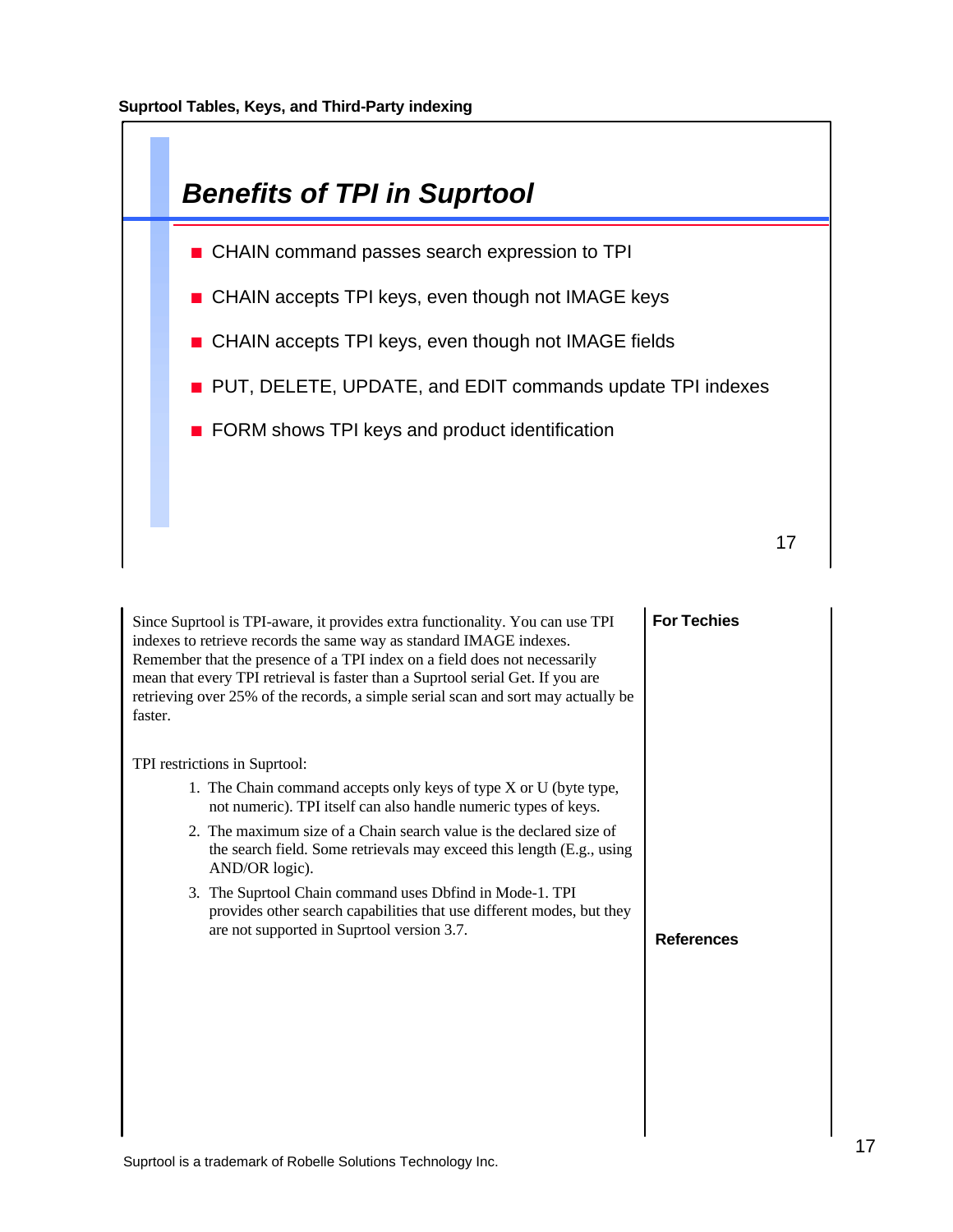

| Omnidex and Superdex have capabilities that go beyond those of<br>TurboIMAGE. They allow you to construct dataset indexes from any part of the<br>record without restricting you to the official IMAGE fields.                                                                                                                                     | <b>For Techies</b> |
|----------------------------------------------------------------------------------------------------------------------------------------------------------------------------------------------------------------------------------------------------------------------------------------------------------------------------------------------------|--------------------|
| TPI provides extra Dbinfo calls that recognize these indexes. Suprtool's Form<br>command uses these calls to display the non-IMAGE index fields after the<br>regular IMAGE fields. Since Dbfind also accepts these non-IMAGE index<br>fields, Suprtool's Chain command has been enhanced to recognize these fields,<br>and pass them on to Dbfind. |                    |
|                                                                                                                                                                                                                                                                                                                                                    |                    |
|                                                                                                                                                                                                                                                                                                                                                    | <b>References</b>  |
|                                                                                                                                                                                                                                                                                                                                                    |                    |
|                                                                                                                                                                                                                                                                                                                                                    |                    |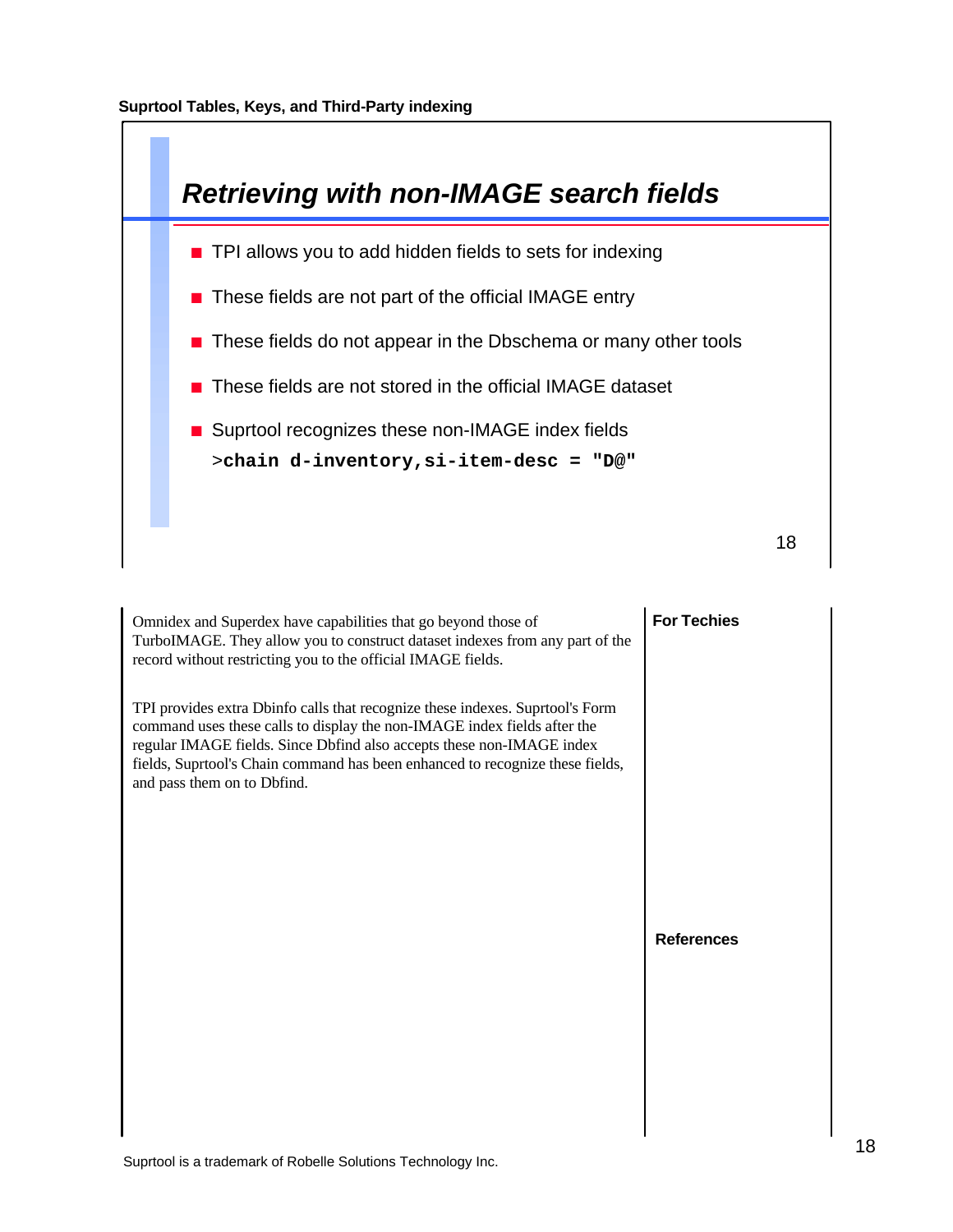

The TPI interface is standardized for only some of the Omnidex and Superdex functions. While the framework may be standardized, what you put in the search string value may differ between products. To do the equivalent of a pattern-match search, you have to use a Keyword path in TPI.

Can Suprtool do keyword searches using the TPI interface?

- With Superdex: Yes, if the field is defined as a Keyword path.
- With Omnidex: For non-key items, yes. For key items, it depends on the following:

| <b>Search Pattern</b> | <b>First Word</b> | Other Words |
|-----------------------|-------------------|-------------|
| string                | no                | no          |
| string@               | yes               | no          |
| @string@              | yes               | ves         |

**References**

**For Techies**